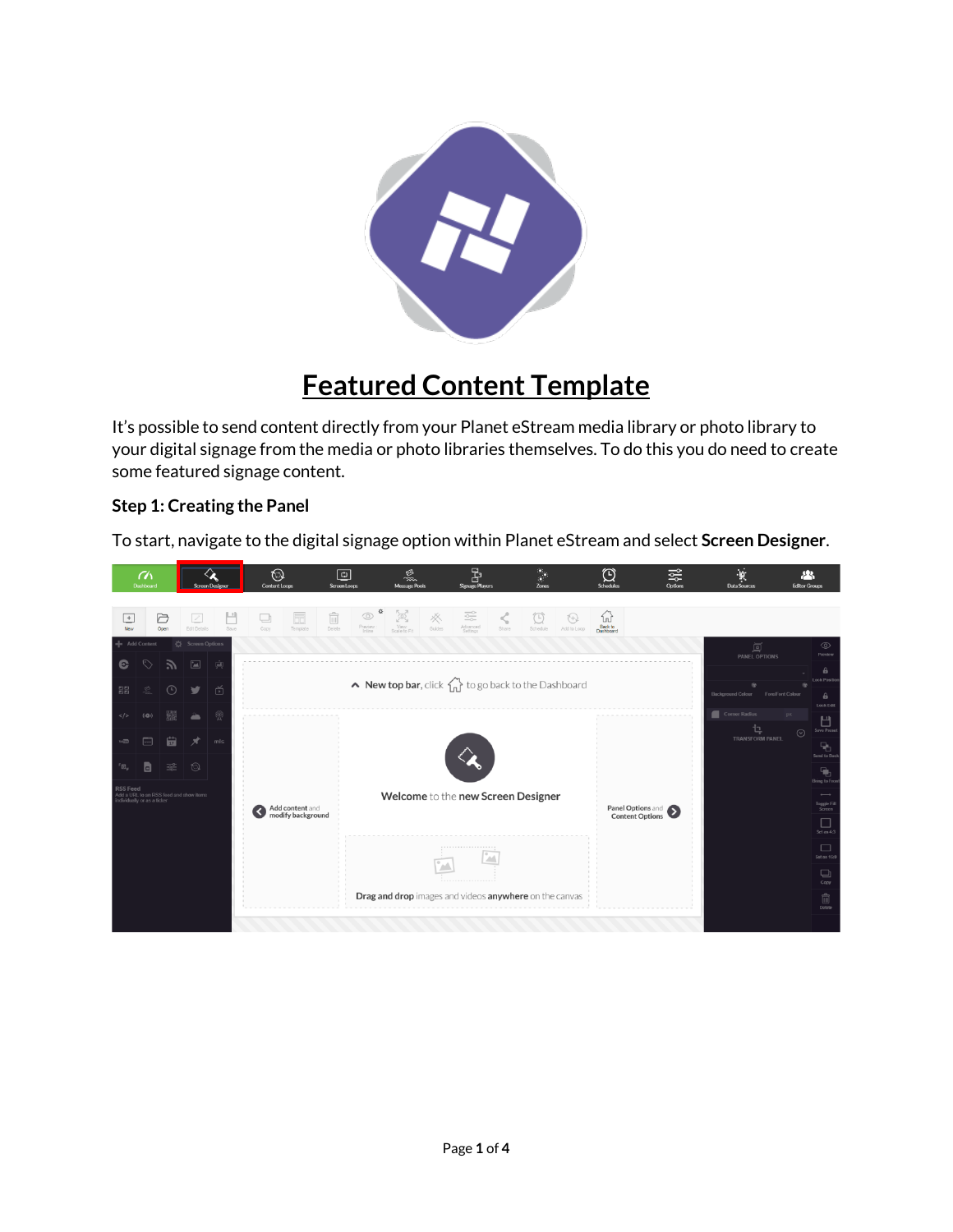Next select **New** and give you screen design a name. Next use the drop down to change from screen design (which will be displayed by default) to **Featured Content Template**.

|                 | • New top bar, click $\{ \bigcap_{n=1}^{\infty} \}$ to go back to the Dashboard                |  |
|-----------------|------------------------------------------------------------------------------------------------|--|
|                 | <b>Create New</b><br><b>Edit Settings</b><br>Example                                           |  |
|                 | Select to create a new Screen Design or a Feature Content Template<br>Feature Content Template |  |
| Add co<br>modif | <b>Local Content</b><br>٠<br>Private<br>Cancel<br>Create                                       |  |
|                 |                                                                                                |  |

After specifying a Publishing Policy and selecting a privacy setting, hit **Create**.

The feature content panel, indicated by three stars, will be automatically added to the screen design when creating a feature content template. You don't have to assign anything to this panel as it will be populated with content from your media or photo libraries when scheduling content from them to this feature content template.





You can modify the background colour of the screen design, the size of the feature content panel and add other panels such as clock, RSS feeds or Message Pools to the screen design.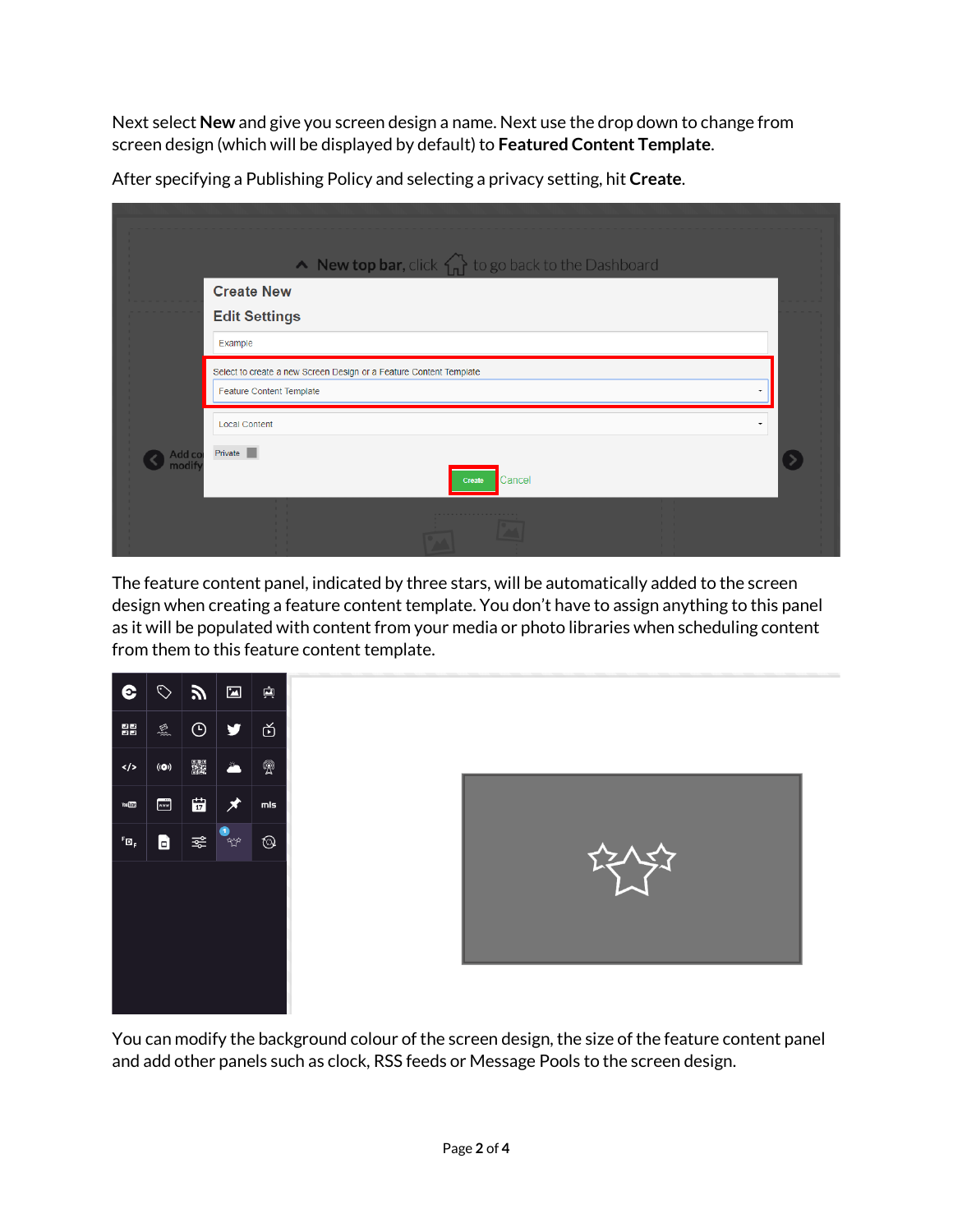## **Step 2: Options**

You can use the **Options** menu of your Planet eStream Digital Signage to modify any existing Feature Content Templates.

Click on the pencil icon to open an existing template and make changes.